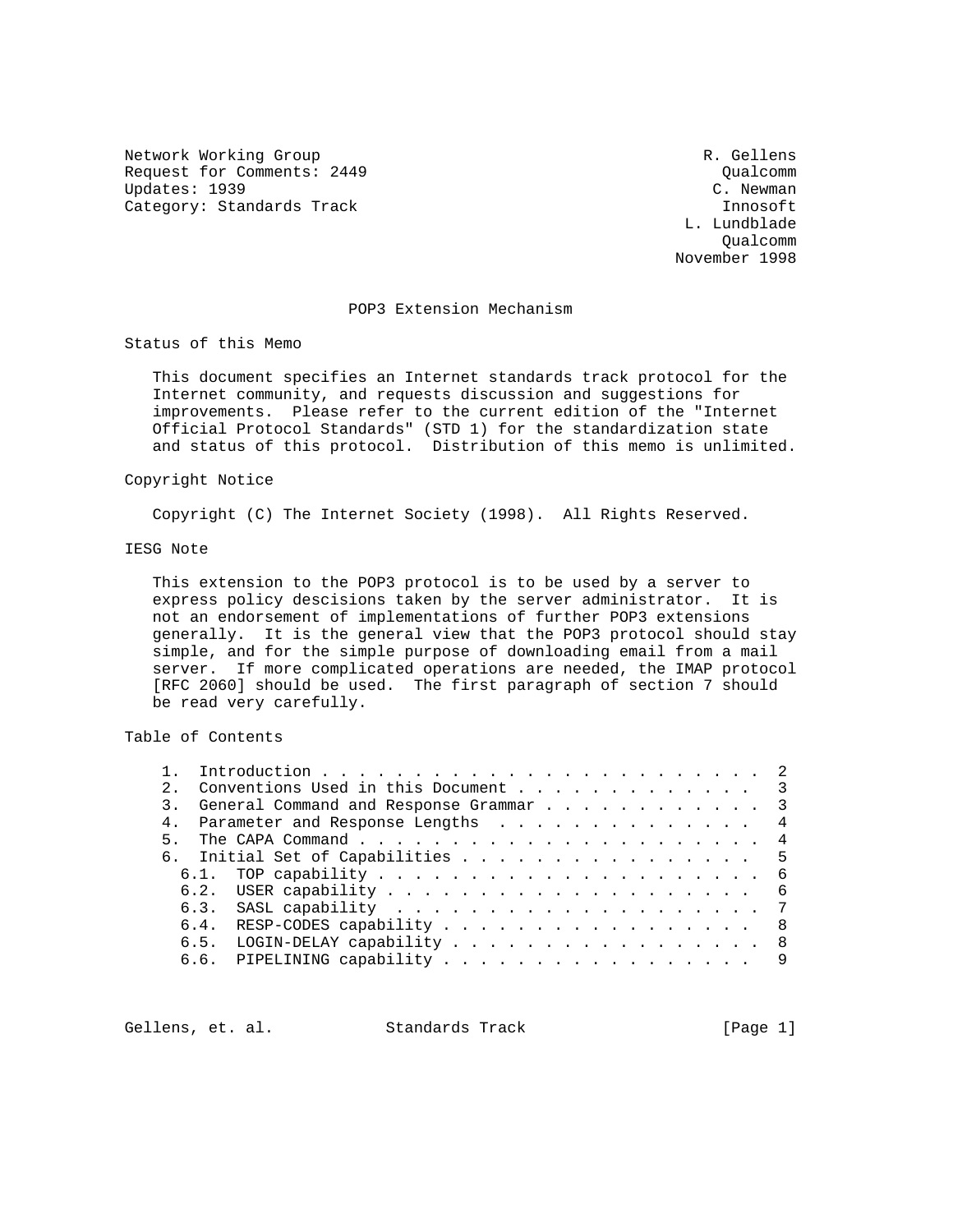| 6.7. EXPIRE capability 10           |                                                                                                             |
|-------------------------------------|-------------------------------------------------------------------------------------------------------------|
|                                     |                                                                                                             |
| 6.9. IMPLEMENTATION capability 13   |                                                                                                             |
| 7. Future Extensions to POP3 14     |                                                                                                             |
| 8. Extended POP3 Response Codes 14  |                                                                                                             |
| 8.1. Initial POP3 response codes 15 |                                                                                                             |
|                                     |                                                                                                             |
|                                     |                                                                                                             |
|                                     |                                                                                                             |
| 10.                                 |                                                                                                             |
|                                     |                                                                                                             |
|                                     |                                                                                                             |
|                                     |                                                                                                             |
| 14. Full Copyright Statement 19     |                                                                                                             |
|                                     | 8.1.1. The LOGIN-DELAY response code 15<br>8.1.2. The IN-USE response code 16<br>Security Considerations 17 |

### 1. Introduction

 The Post Office Protocol version 3 [POP3] is very widely used. However, while it includes some optional commands (and some useful protocol extensions have been published), it lacks a mechanism for advertising support for these extensions or for behavior variations.

 Currently these optional features and extensions can only be detected by probing, if at all. This is at best inefficient, and possibly worse. As a result, some clients have manual configuration options for POP3 server capabilities.

 Because one of the most important characteristics of POP3 is its simplicity, it is desirable that extensions be few in number (see section 7). However, some extensions are necessary (such as ones that provide improved security [POP-AUTH]), while others are very desirable in certain situations. In addition, a means for discovering server behavior is needed.

 This memo updates RFC 1939 [POP3] to define a mechanism to announce support for optional commands, extensions, and unconditional server behavior. Included is an initial set of currently deployed capabilities which vary between server implementations, and several new capabilities (SASL, RESP-CODES, LOGIN-DELAY, PIPELINING, EXPIRE and IMPLEMENTATION). This document also extends POP3 error messages so that machine parsable codes can be provided to the client. An initial set of response codes is included. In addition, an [ABNF] specification of POP3 commands and responses is defined.

 Public comments should be sent to the IETF POP3 Extensions mailing list, <ietf-pop3ext@imc.org>. To subscribe, send a message containing SUBSCRIBE to <ietf-pop3ext-request@imc.org>.

Gellens, et. al. Standards Track [Page 2]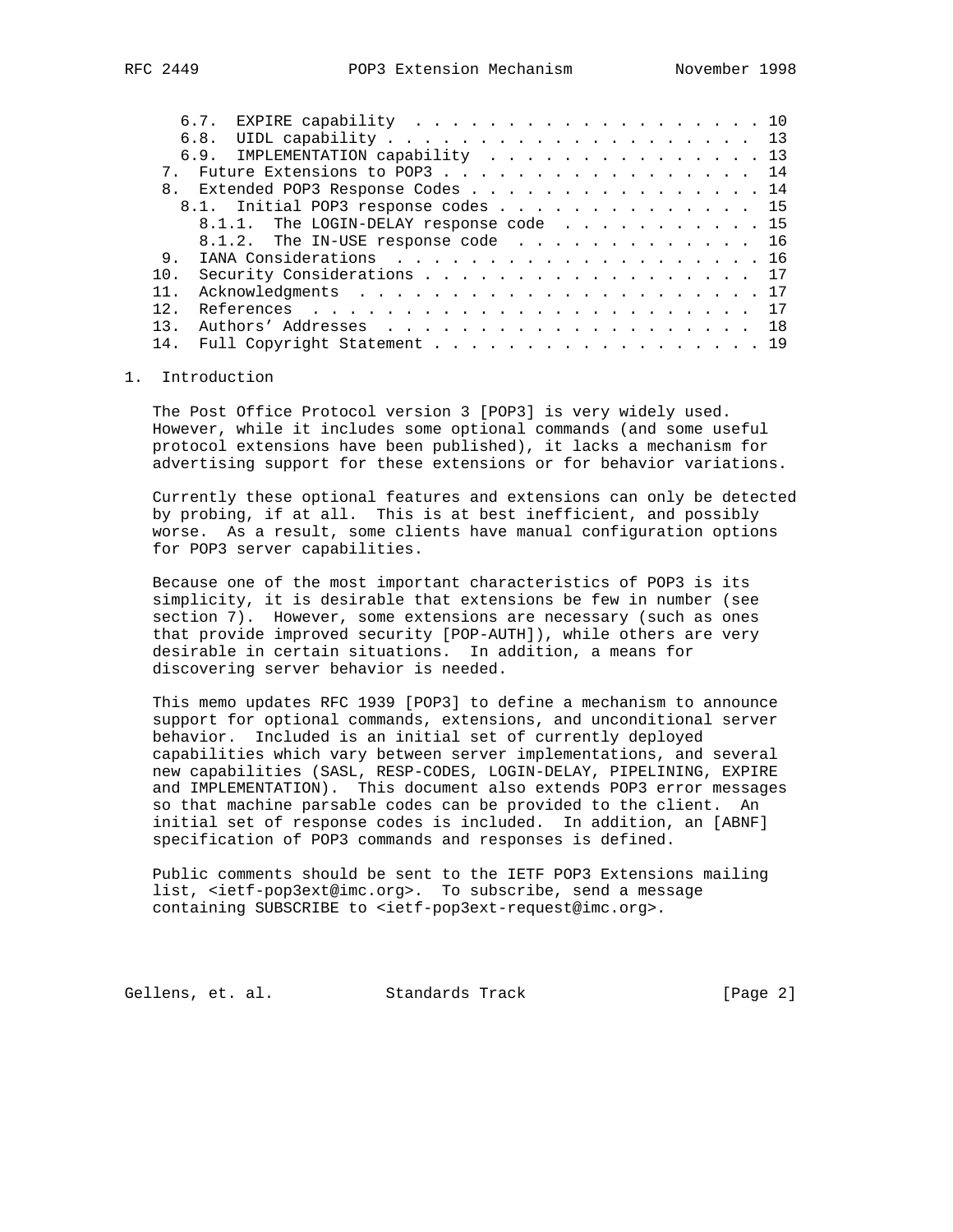2. Conventions Used in this Document

 The key words "REQUIRED", "MUST", "MUST NOT", "SHOULD", "SHOULD NOT", and "MAY" in this document are to be interpreted as described in "Key words for use in RFCs to Indicate Requirement Levels" [KEYWORDS].

 In examples, "C:" and "S:" indicate lines sent by the client and server respectively.

3. General Command and Response Grammar

 The general form of POP3 commands and responses is described using [ABNF]:

POP3 commands:

| command | = keyword *(SP param) CRLF | <i>i</i> 255 octets maximum |
|---------|----------------------------|-----------------------------|
| kevword | $= 3*4$ VCHAR              |                             |
| param   | $= 1*VCHAR$                |                             |

POP3 responses:

|                  | = qreeting / single-line / capa-resp / multi-line              |
|------------------|----------------------------------------------------------------|
| capa-resp        | = single-line *capability "." CRLF                             |
| capa-taq         | $= 1*cchar$                                                    |
|                  | capability = capa-tag $*(SP~param)$ CRLF $:512$ octets maximum |
|                  | $=$ $8x21-2D / 8x2F-7F$                                        |
|                  | ; iprintable ASCII, excluding "."                              |
|                  | $dot-stuffled = *CHAR CRLF$<br>; must be dot-stuffed           |
|                  | $=$ $\frac{8x21-3B}{}$ / $\frac{8x3D-7F}{}$                    |
|                  | ; printable ASCII, excluding "<"                               |
|                  | = "+OK" [resp-code] *gchar [timestamp] *gchar CRLF             |
|                  | :512 octets maximum                                            |
| multi-line       | = single-line *dot-stuffed "." CRLF                            |
|                  | $=$ $8x21-2E$ / $8x30-5C$ / $8x5E-7F$                          |
|                  | ; printable ASCII, excluding "/" and "]"                       |
| resp-code        | = "[" resp-level *("/" resp-level) "]"                         |
|                  | $= 1*$ rchar                                                   |
|                  | $=$ $8x21-5A$ / $8x5C-7F$                                      |
|                  | ; printable ASCII, excluding "["                               |
| single-line      |                                                                |
|                  | $=$ "+OK" / "-ERR"                                             |
|                  | $text$ = $*schar / resp-code *CHAR$                            |
| timestamp<br>$=$ | $"$ <" *VCHAR ">"                                              |
|                  | <i>INUST</i> conform to RFC-822 msg-id                         |
|                  |                                                                |

Gellens, et. al. Standards Track [Page 3]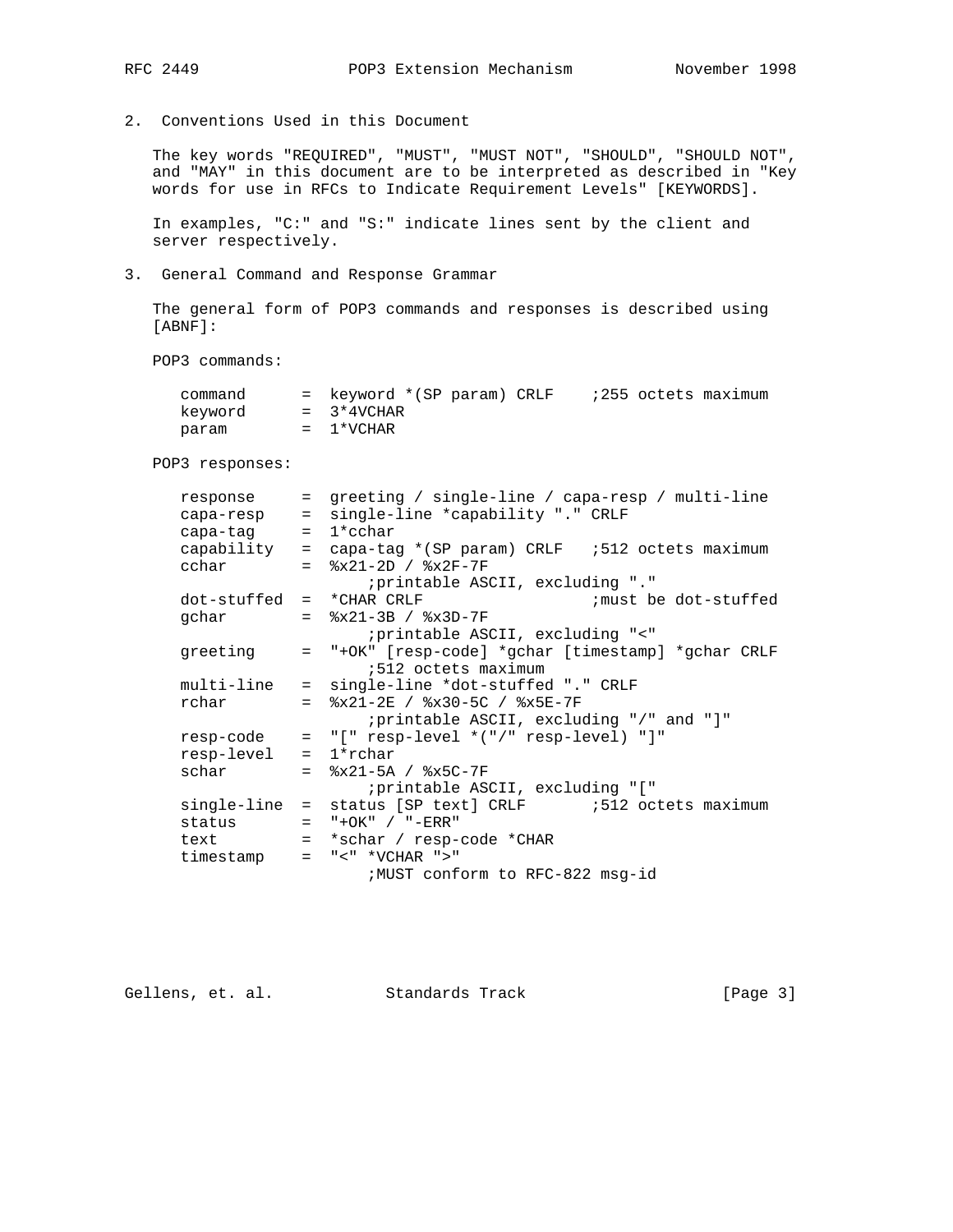4. Parameter and Response Lengths

 This specification increases the length restrictions on commands and parameters imposed by RFC 1939.

 The maximum length of a command is increased from 47 characters (4 character command, single space, 40 character argument, CRLF) to 255 octets, including the terminating CRLF.

 Servers which support the CAPA command MUST support commands up to 255 octets. Servers MUST also support the largest maximum command length specified by any supported capability.

 The maximum length of the first line of a command response (including the initial greeting) is unchanged at 512 octets (including the terminating CRLF).

5. The CAPA Command

 The POP3 CAPA command returns a list of capabilities supported by the POP3 server. It is available in both the AUTHORIZATION and TRANSACTION states.

 A capability description MUST document in which states the capability is announced, and in which states the commands are valid.

 Capabilities available in the AUTHORIZATION state MUST be announced in both states.

 If a capability is announced in both states, but the argument might differ after authentication, this possibility MUST be stated in the capability description.

 (These requirements allow a client to issue only one CAPA command if it does not use any TRANSACTION-only capabilities, or any capabilities whose values may differ after authentication.)

 If the authentication step negotiates an integrity protection layer, the client SHOULD reissue the CAPA command after authenticating, to check for active down-negotiation attacks.

 Each capability may enable additional protocol commands, additional parameters and responses for existing commands, or describe an aspect of server behavior. These details are specified in the description of the capability.

Gellens, et. al. Standards Track [Page 4]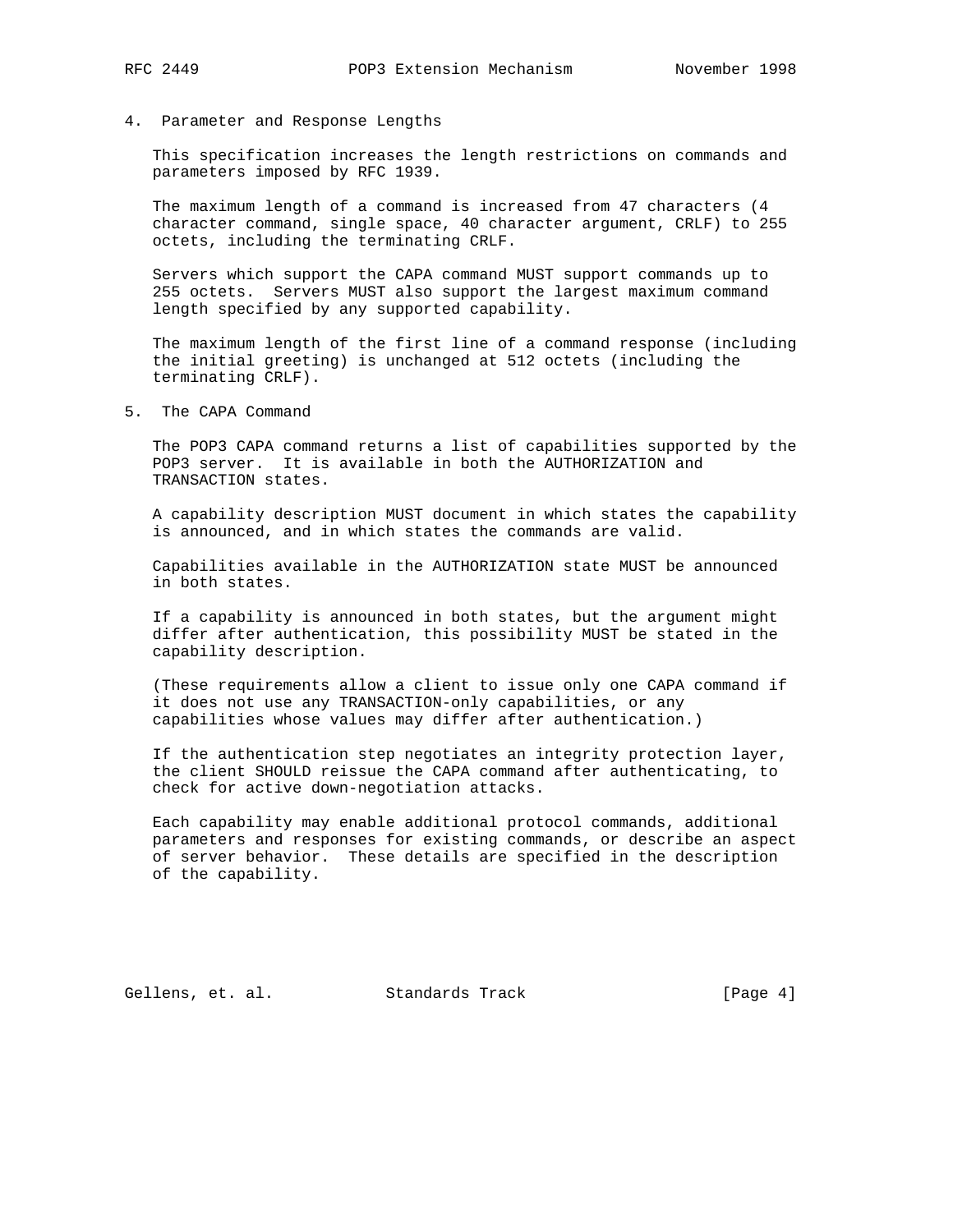Section 3 describes the CAPA response using [ABNF]. When a capability response describes an optional command, the <capa-tag> SHOULD be identical to the command keyword. CAPA response tags are case-insensitive. CAPA Arguments: none Restrictions: none Discussion: An -ERR response indicates the capability command is not implemented and the client will have to probe for capabilities as before. An +OK response is followed by a list of capabilities, one per line. Each capability name MAY be followed by a single space and a space-separated list of parameters. Each capability line is limited to 512 octets (including the CRLF). The capability list is terminated by a line containing a termination octet (".") and a CRLF pair. Possible Responses: +OK -ERR Examples: C: CAPA S: +OK Capability list follows S: TOP S: USER S: SASL CRAM-MD5 KERBEROS\_V4 S: RESP-CODES S: LOGIN-DELAY 900 S: PIPELINING S: EXPIRE 60 S: UIDL S: IMPLEMENTATION Shlemazle-Plotz-v302  $S:$  . 6. Initial Set of Capabilities

 This section defines an initial set of POP3 capabilities. These include the optional POP3 commands, already published POP3 extensions, and behavior variations between POP3 servers which can impact clients.

Gellens, et. al. Standards Track [Page 5]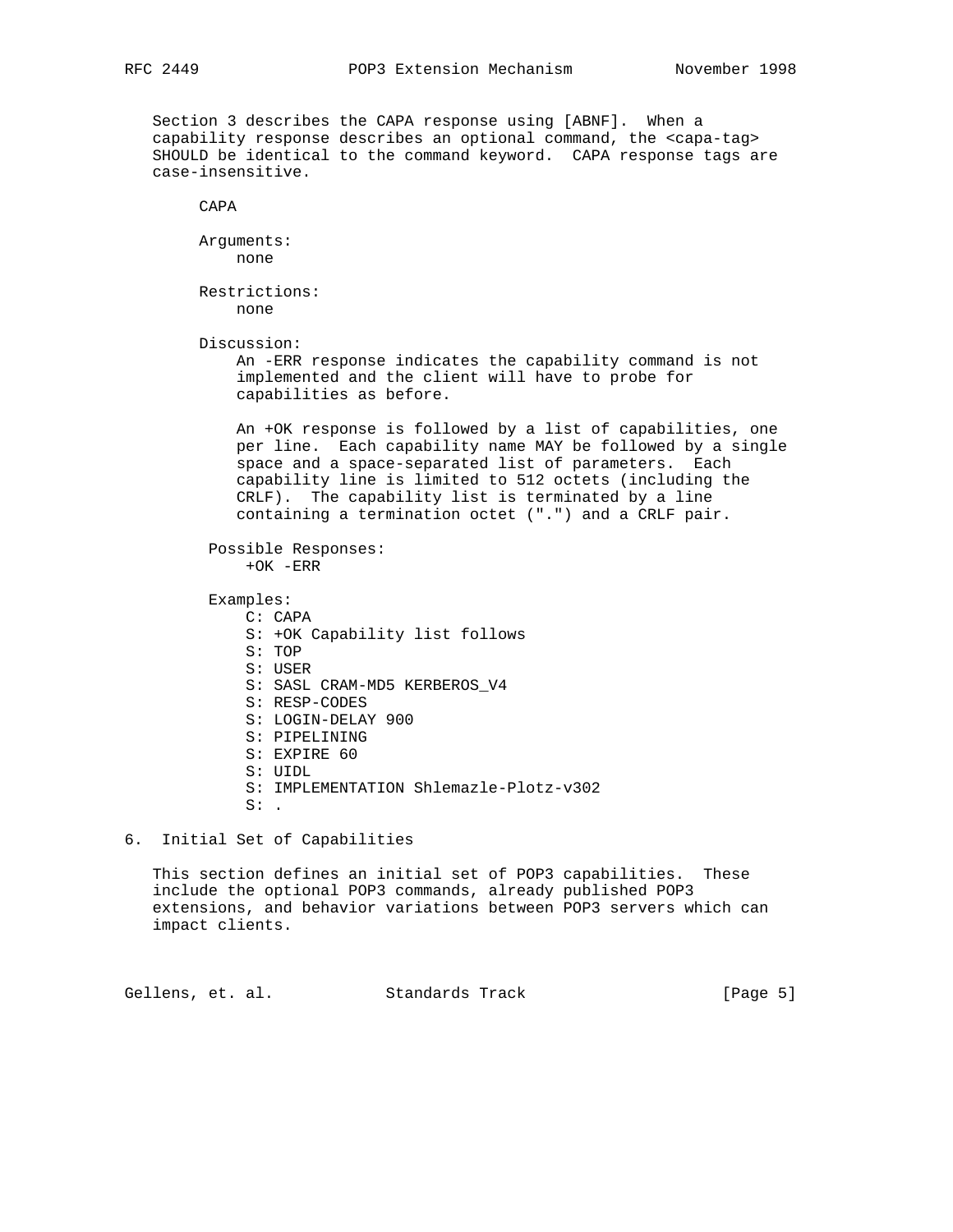Note that there is no APOP capability, even though APOP is an optional command in [POP3]. Clients discover server support of APOP by the presence in the greeting banner of an initial challenge enclosed in angle brackets ("<>"). Therefore, an APOP capability would introduce two ways for a server to announce the same thing.

# 6.1. TOP capability

 CAPA tag: TOP Arguments: none Added commands: TOP Standard commands affected: none Announced states / possible differences: both / no Commands valid in states: TRANSACTION Specification reference: [POP3] Discussion: The TOP capability indicates the optional TOP command is available. 6.2. USER capability CAPA tag: USER Arguments: none Added commands: USER PASS Standard commands affected: none

Gellens, et. al. Standards Track [Page 6]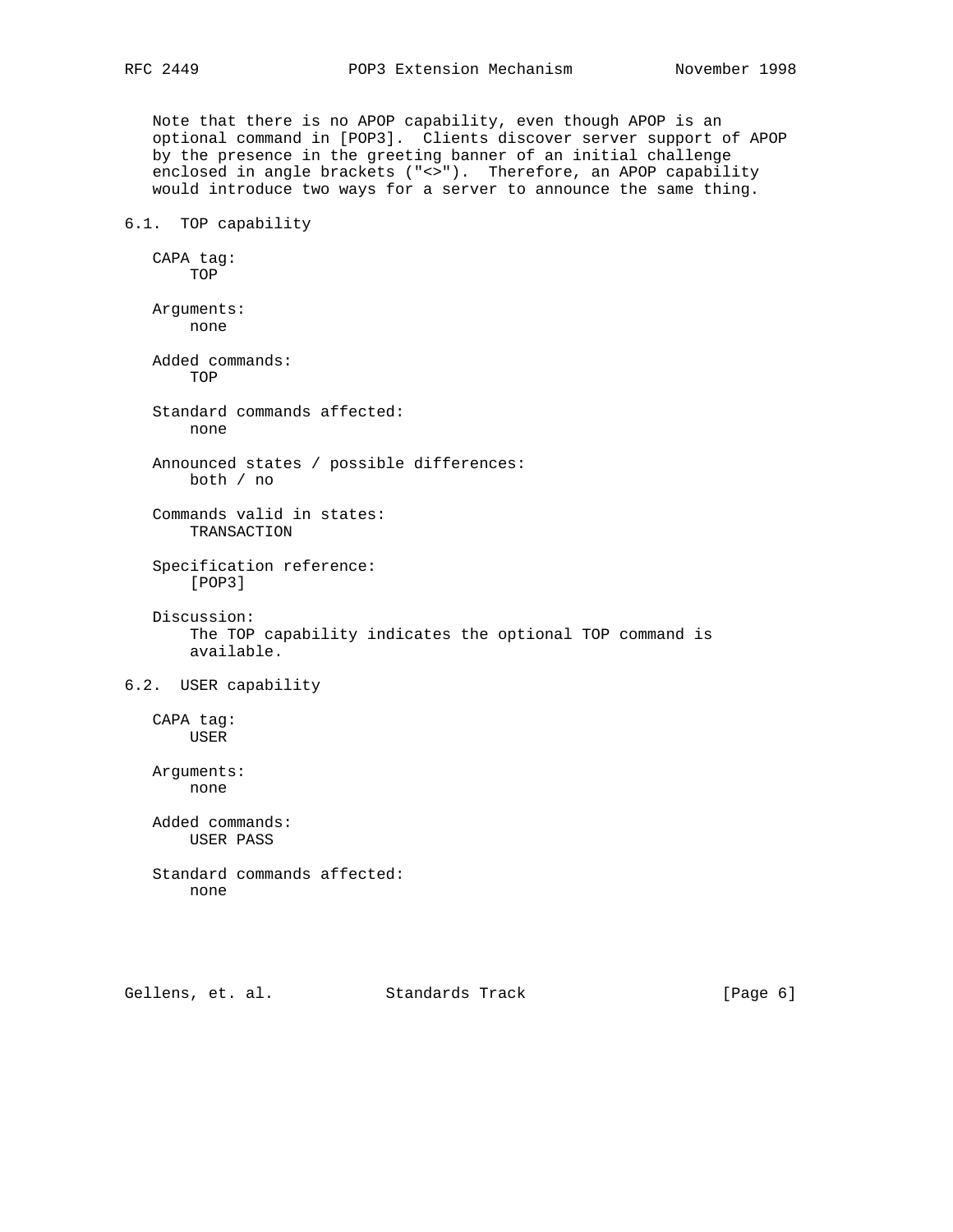Announced states / possible differences: both / no Commands valid in states: AUTHENTICATION Specification reference: [POP3] Discussion: The USER capability indicates that the USER and PASS commands are supported, although they may not be available to all users. 6.3. SASL capability CAPA tag: SASL Arguments: Supported SASL mechanisms Added commands: AUTH Standard commands affected: none Announced states / possible differences: both / no Commands valid in states: AUTHENTICATION Specification reference: [POP-AUTH, SASL] Discussion: The POP3 AUTH command [POP-AUTH] permits the use of [SASL] authentication mechanisms with POP3. The SASL capability indicates that the AUTH command is available and that it supports an optional base64 encoded second argument for an initial client response as described in the SASL specification. The argument to the SASL capability is a space separated list of SASL mechanisms which are supported.

Gellens, et. al. Standards Track [Page 7]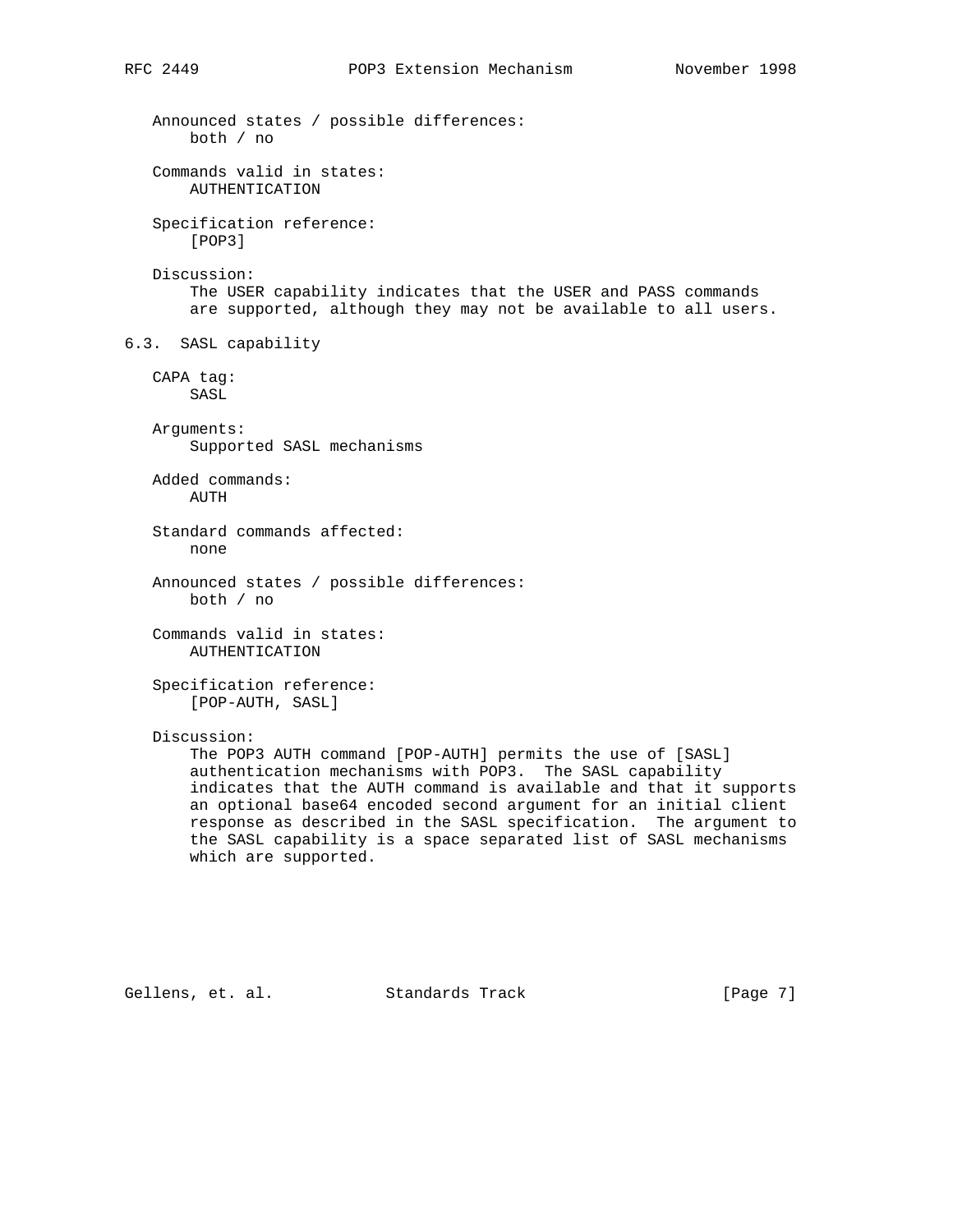6.4. RESP-CODES capability CAPA tag: RESP-CODES Arguments: none Added commands: none Standard commands affected: none Announced states / possible differences: both / no Commands valid in states: n/a Specification reference: this document Discussion: The RESP-CODES capability indicates that any response text issued by this server which begins with an open square bracket ("[") is an extended response code (see section 8). 6.5. LOGIN-DELAY capability CAPA tag: LOGIN-DELAY Arguments: minimum seconds between logins; optionally followed by USER in AUTHENTICATION state. Added commands: none Standard commands affected: USER PASS APOP AUTH Announced states / possible differences: both / yes Commands valid in states: n/a

Gellens, et. al. Standards Track [Page 8]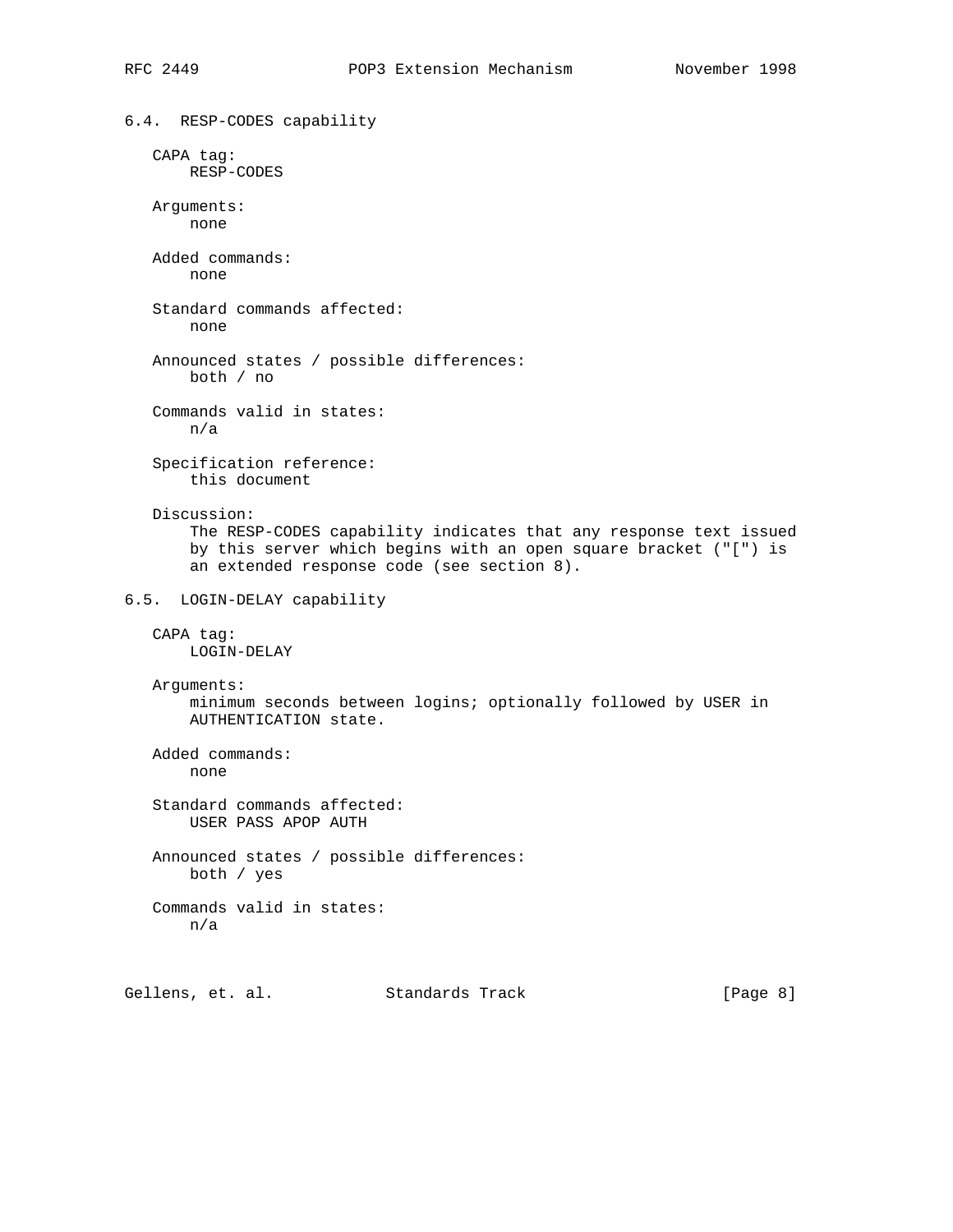Specification reference: this document

#### Discussion:

 POP3 clients often login frequently to check for new mail. Unfortunately, the process of creating a connection, authenticating the user, and opening the user's maildrop can be very resource intensive on the server. A number of deployed POP3 servers try to reduce server load by requiring a delay between logins. The LOGIN-DELAY capability includes an integer argument which indicates the number of seconds after an "+OK" response to a PASS, APOP, or AUTH command before another authentication will be accepted. Clients which permit the user to configure a mail check interval SHOULD use this capability to determine the minimum permissible interval. Servers which advertise LOGIN- DELAY SHOULD enforce it.

 If the minimum login delay period could differ per user (that is, the LOGIN-DELAY argument might change after authentication), the server MUST announce in AUTHENTICATION state the largest value which could be set for any user. This might be the largest value currently in use for any user (so only one value per server), or even the largest value which the server permits to be set for any user. The server SHOULD append the token "USER" to the LOGIN- DELAY parameter in AUTHENTICATION state, to inform the client that a more accurate value is available after authentication. The server SHOULD announce the more accurate value in TRANSACTION state. (The "USER" token allows the client to decide if a second CAPA command is needed or not.)

 Servers enforce LOGIN-DELAY by rejecting an authentication command with or without the LOGIN-DELAY error response. See section 8.1.1 for more information.

## 6.6. PIPELINING capability

 CAPA tag: PIPELINING

 Arguments: none

 Added commands: none

 Standard commands affected: all

Gellens, et. al. Standards Track [Page 9]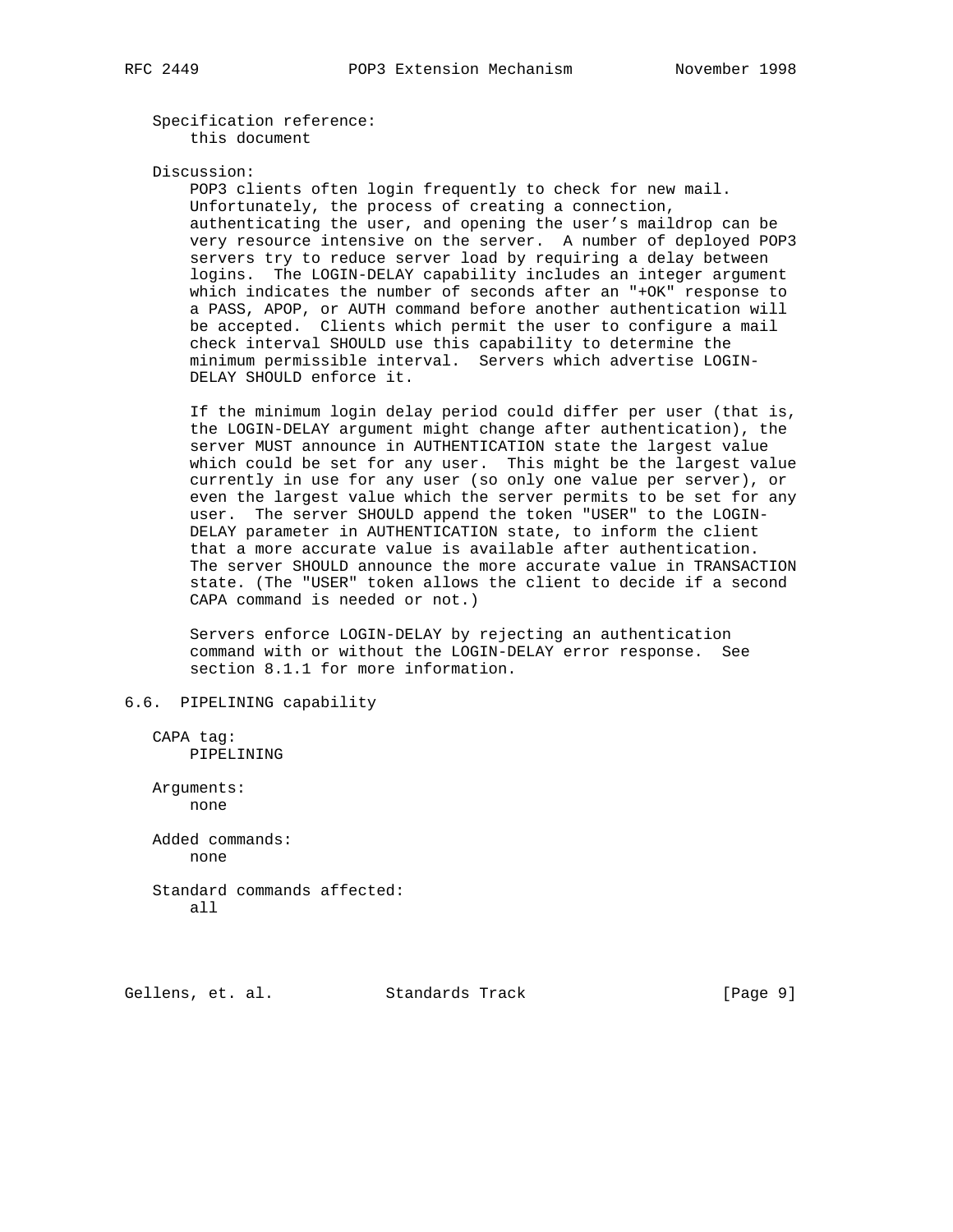Announced states / possible differences: both / no

 Commands valid in states: n/a

 Specification reference: this document

#### Discussion:

 The PIPELINING capability indicates the server is capable of accepting multiple commands at a time; the client does not have to wait for the response to a command before issuing a subsequent command. If a server supports PIPELINING, it MUST process each command in turn. If a client uses PIPELINING, it MUST keep track of which commands it has outstanding, and match server responses to commands in order. If either the client or server uses blocking writes, it MUST not exceed the window size of the underlying transport layer.

 Some POP3 clients have an option to indicate the server supports "Overlapped POP3 commands." This capability removes the need to configure this at the client.

 This is roughly synonymous with the ESMTP PIPELINING extension [PIPELINING], however, since SMTP [SMTP] tends to have short commands and responses, the benefit is in grouping multiple commands and sending them as a unit. While there are cases of this in POP (for example, USER and PASS could be batched, multiple RETR and/or DELE commands could be sent as a group), because POP has short commands and sometimes lengthy responses, there is also an advantage is sending new commands while still receiving the response to an earlier command (for example, sending RETR and/or DELE commands while processing a UIDL reply).

- 6.7. EXPIRE capability
	- CAPA tag: EXPIRE

Arguments:

 server-guaranteed minimum retention days, or NEVER; optionally followed by USER in AUTHENTICATION state

 Added commands: none

Gellens, et. al. Standards Track [Page 10]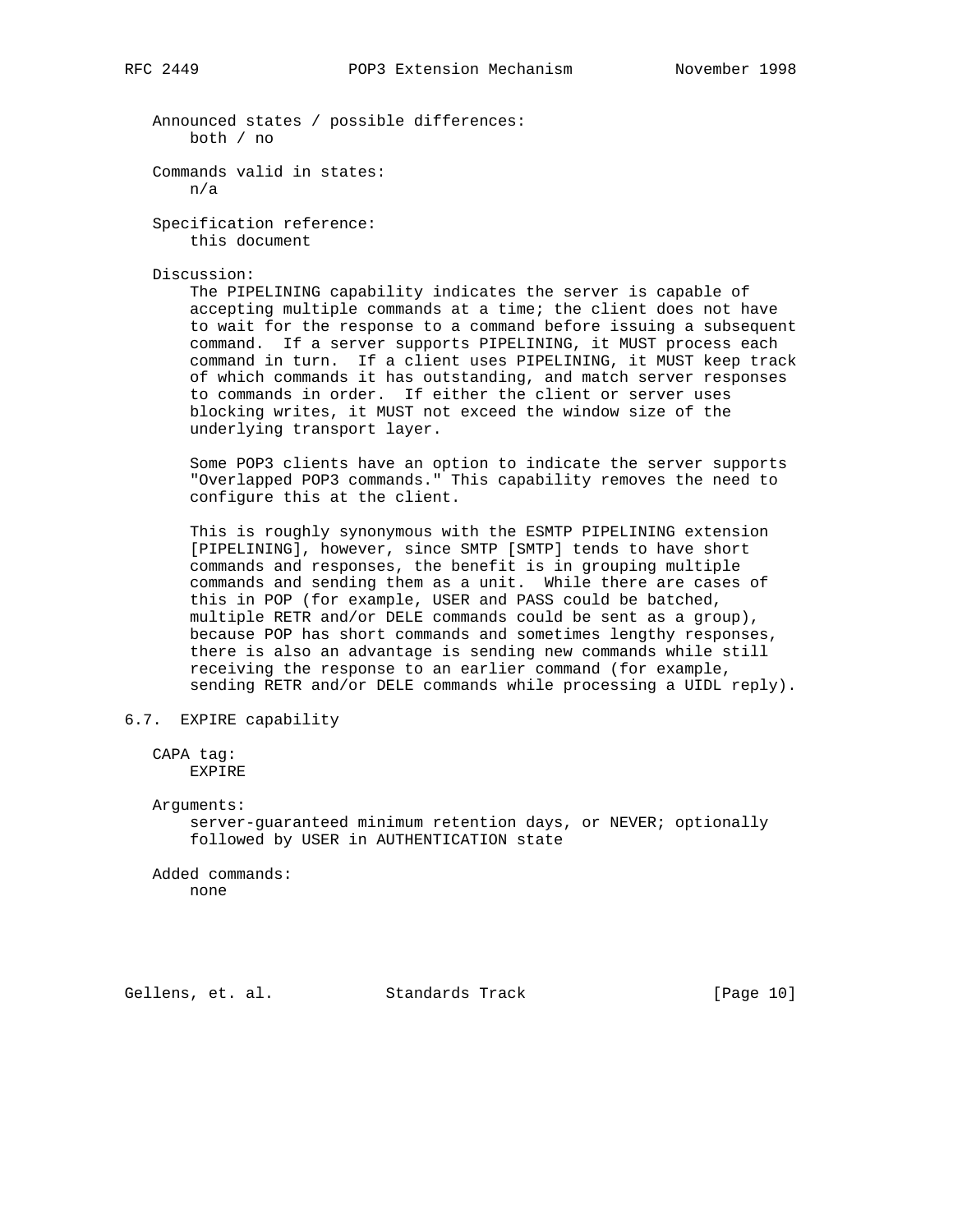Standard commands affected: none Announced states / possible differences: both / yes Commands valid in states: n/a Specification reference: this document Discussion:

 While POP3 allows clients to leave messages on the server, RFC 1939 [POP3] warns about the problems that may arise from this, and allows servers to delete messages based on site policy.

 The EXPIRE capability avoids the problems mentioned in RFC 1939, by allowing the server to inform the client as to the policy in effect. The argument to the EXPIRE capability indicates the minimum server retention period, in days, for messages on the server.

 EXPIRE 0 indicates the client is not permitted to leave mail on the server; when the session enters the UPDATE state the server MAY assume an implicit DELE for each message which was downloaded with RETR.

EXPIRE NEVER asserts that the server does not delete messages.

 The concept of a "retention period" is intentionally vague. Servers may start counting days to expiration when a message is added to a maildrop, when a client becomes aware of the existence of a message through the LIST or UIDL commands, when a message has been acted upon in some way (for example, TOP or RETR), or at some other event. The EXPIRE capability cannot provide a precise indication as to exactly when any specific message will expire. The capability is intended to make it easier for clients to behave in ways which conform to site policy and user wishes. For example, a client might display a warning for attempts to configure a "leave mail on server" period which is greater than or equal to some percentage of the value announced by the server.

 If a site uses any automatic deletion policy, it SHOULD use the EXPIRE capability to announce this.

Gellens, et. al. Standards Track [Page 11]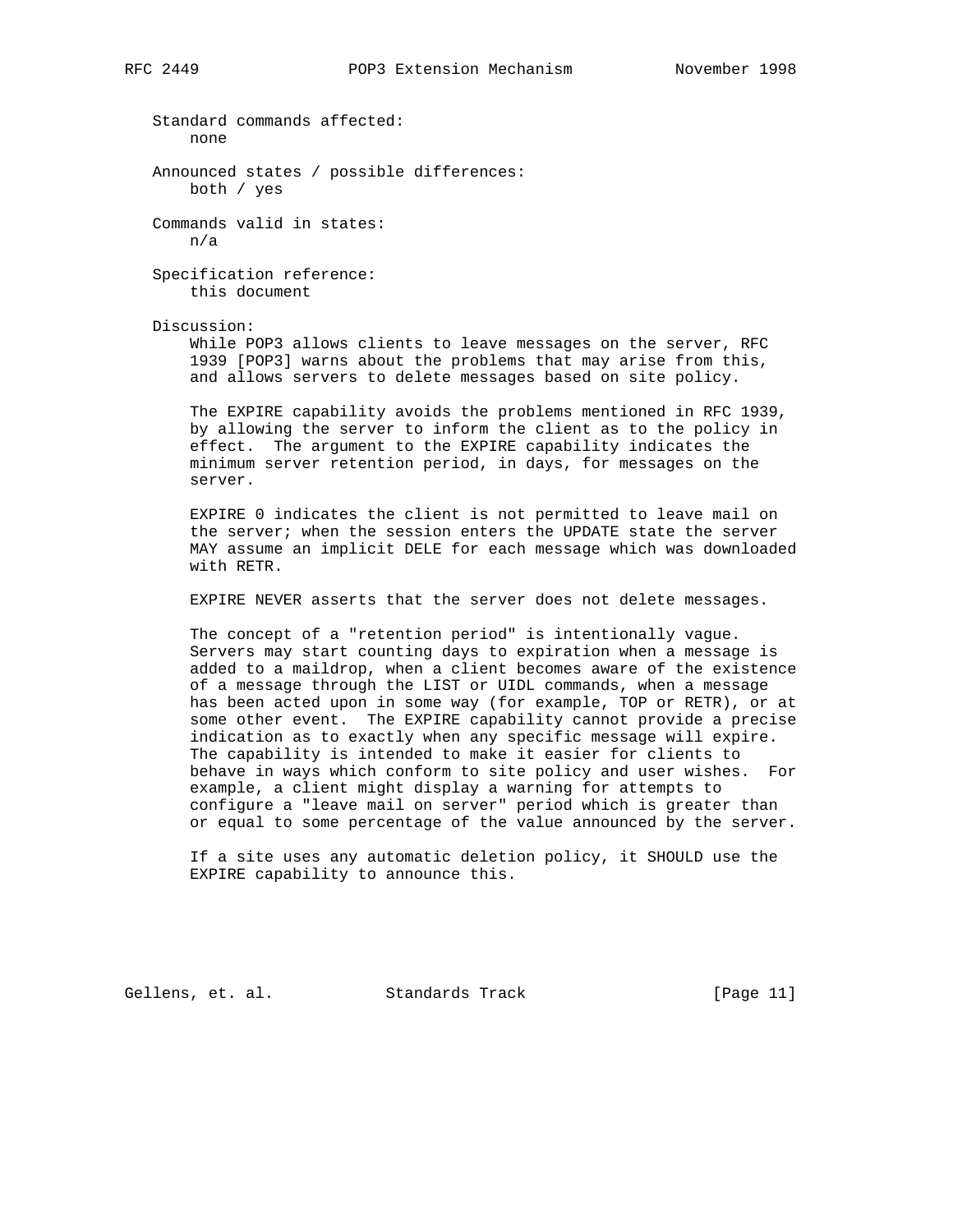The EXPIRE capability, with a parameter other than 0 or NEVER, is intended to let the client know that the server does permit mail to be left on the server, and to present a value which is the smallest which might be in force.

 Sites which permit users to retain messages indefinitely SHOULD announce this with the EXPIRE NEVER response.

 If the expiration policy differs per user (that is, the EXPIRE argument might change after authentication), the server MUST announce in AUTHENTICATION state the smallest value which could be set for any user. This might be the smallest value currently in use for any user (so only one value per server), or even the smallest value which the server permits to be set for any user. The server SHOULD append the token "USER" to the EXPIRE parameter in AUTHENTICATION state, to inform the client that a more accurate value is available after authentication. The server SHOULD announce the more accurate value in TRANSACTION state. (The "USER" token allows the client to decide if a second CAPA command is needed or not.)

 A site may have a message expiration policy which treats messages differently depending on which user actions have been performed, or based on other factors. For example, a site might delete unseen messages after 60 days, and completely- or partially-seen messages after 15 days.

 The announced EXPIRE value is the smallest retention period which is or might be used by any category or condition of the current site policy, for any user (in AUTHENTICATION state) or the specific user (in TRANSACTION state). That is, EXPIRE informs the client of the minimum number of days messages may remain on the server under any circumstances.

 Examples: EXPIRE 5 USER EXPIRE 30 EXPIRE NEVER EXPIRE 0

 The first example indicates the server might delete messages after five days, but the period differs per user, and so a more accurate value can be obtained by issuing a second CAPA command in TRANSACTION state. The second example indicates the server could delete messages after 30 days. In the third example, the server announces it does not delete messages. The fourth example specifies that the site does not permit messages to be left on the server.

Gellens, et. al. Standards Track [Page 12]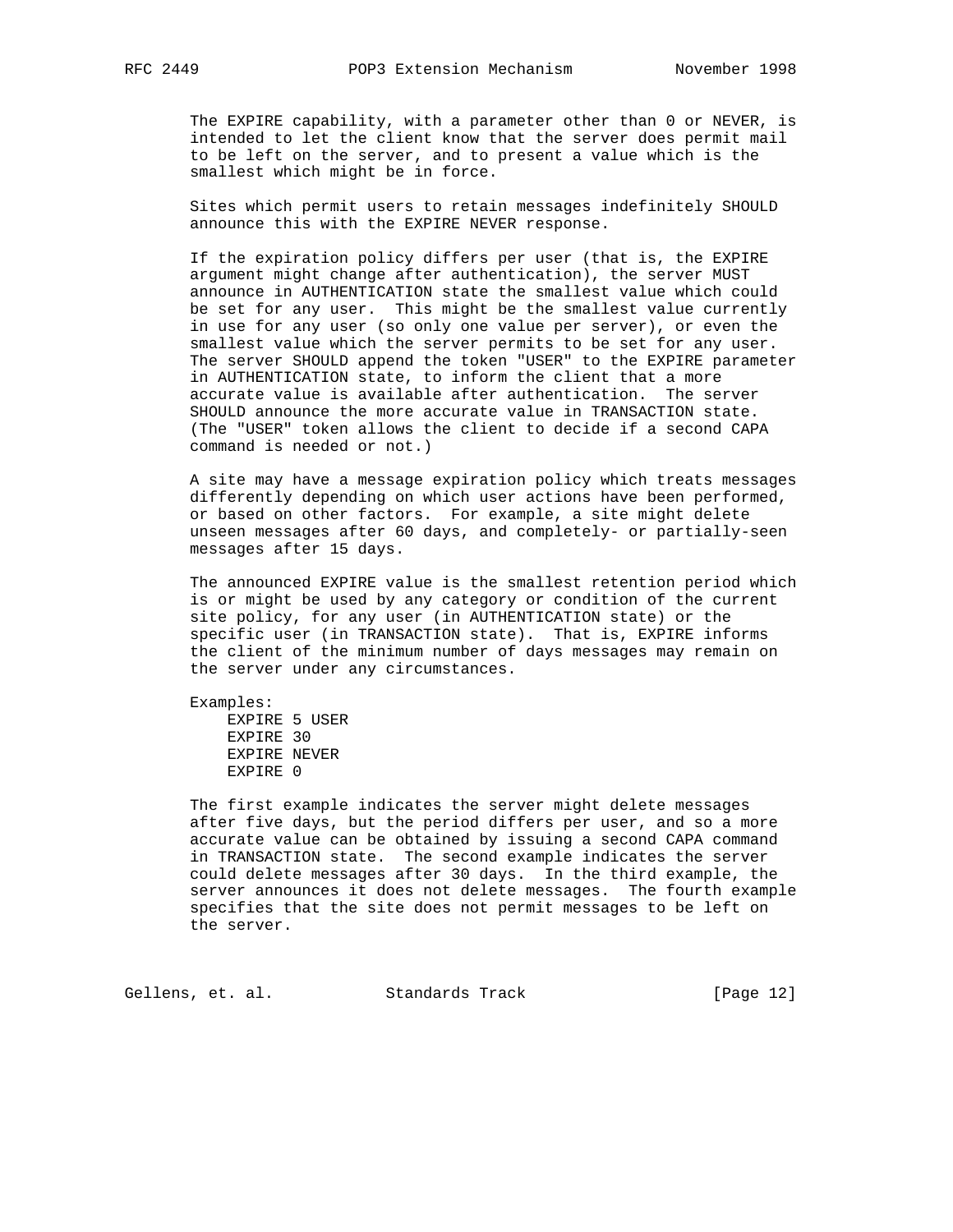6.8. UIDL capability CAPA tag: UIDL Arguments: none Added commands: UIDL Standard commands affected: none Announced states / possible differences: both / no Commands valid in states: TRANSACTION Specification reference: [POP3] Discussion: The UIDL capability indicates that the optional UIDL command is supported. 6.9. IMPLEMENTATION capability CAPA tag: IMPLEMENTATION Arguments: string giving server implementation information Added commands: none Standard commands affected: none Announced states / possible differences: both (optionally TRANSACTION only) / no Commands valid in states: n/a

Gellens, et. al. Standards Track [Page 13]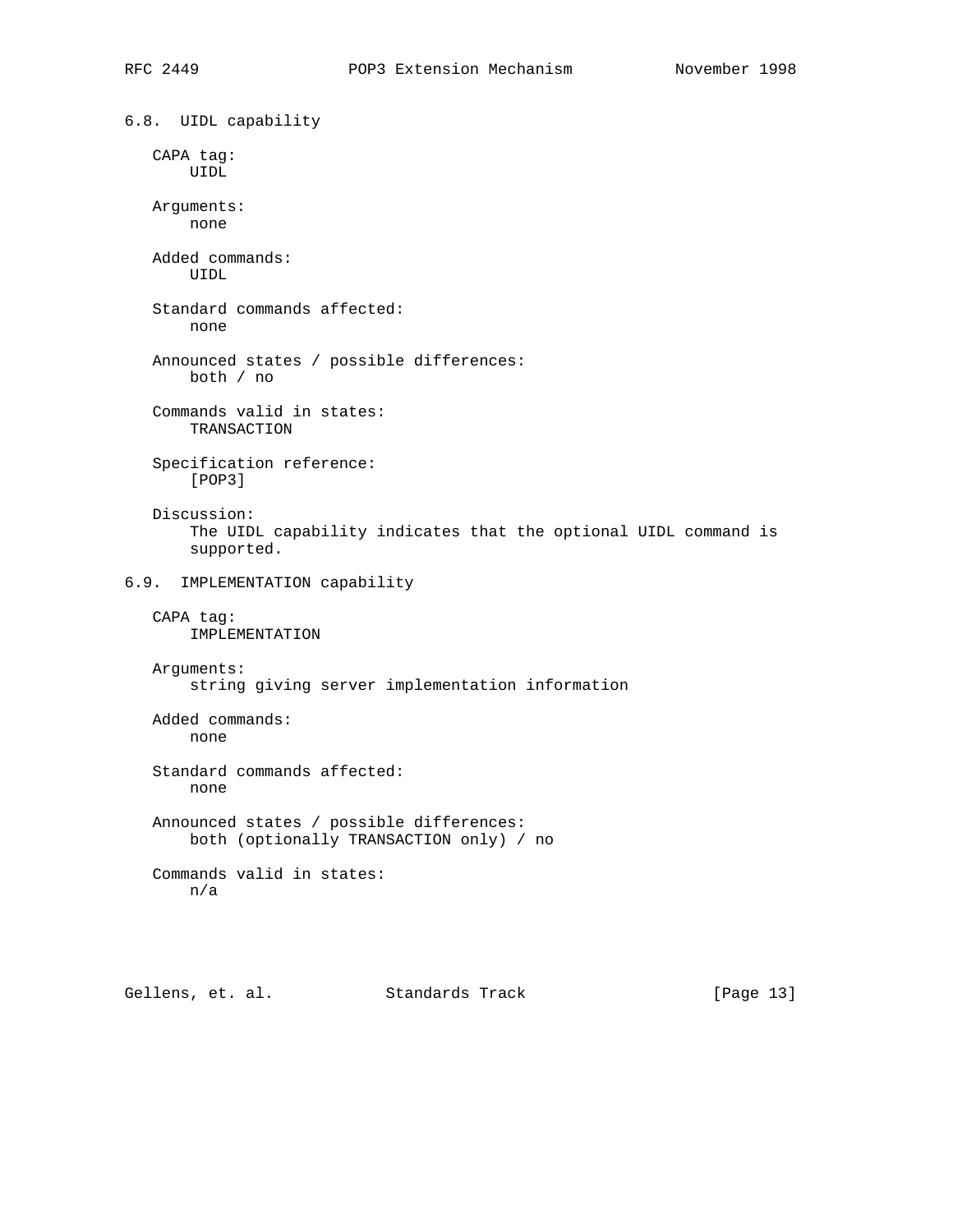Specification reference: this document

Discussion:

 It is often useful to identify an implementation of a particular server (for example, when logging). This is commonly done in the welcome banner, but one must guess if a string is an implementation ID or not.

 The argument to the IMPLEMENTATION capability consists of one or more tokens which identify the server. (Note that since CAPA response tag arguments are space-separated, it may be convenient for the IMPLEMENTATION capability argument to not contain spaces, so that it is a single token.)

 Normally, servers announce IMPLEMENTATION in both states. However, a server MAY chose to do so only in TRANSACTION state.

 A server MAY include the implementation identification both in the welcome banner and in the IMPLEMENTATION capability.

 Clients MUST NOT modify their behavior based on the server implementation. Instead the server and client should agree on a private extension.

7. Future Extensions to POP3

 Future extensions to POP3 are in general discouraged, as POP3's usefulness lies in its simplicity. POP3 is intended as a download and-delete protocol; mail access capabilities are available in IMAP [IMAP4]. Extensions which provide support for additional mailboxes, allow uploading of messages to the server, or which deviate from POP's download-and-delete model are strongly discouraged and unlikely to be permitted on the IETF standards track.

 Clients MUST NOT require the presence of any extension for basic functionality, with the exception of the authentication commands (APOP, AUTH [section 6.3] and USER/PASS).

Section 9 specifies how additional capabilities are defined.

8. Extended POP3 Response Codes

 Unextended POP3 is only capable of indicating success or failure to most commands. Unfortunately, clients often need to know more information about the cause of a failure in order to gracefully recover. This is especially important in response to a failed login

Gellens, et. al. Standards Track [Page 14]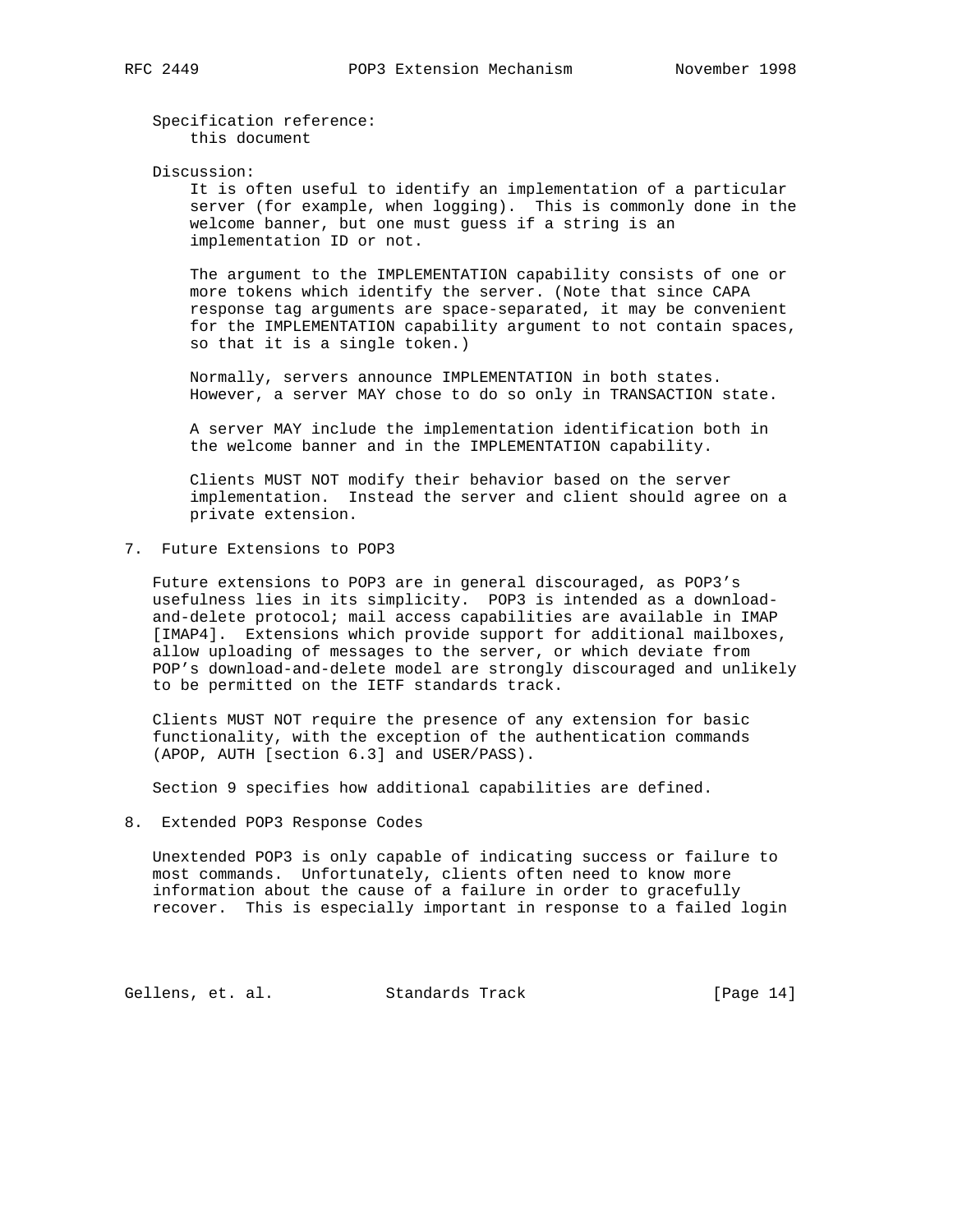(there are widely-deployed clients which attempt to decode the error text of a PASS command result, to try and distinguish between "unable to get maildrop lock" and "bad login").

 This specification amends the POP3 standard to permit an optional response code, enclosed in square brackets, at the beginning of the human readable text portion of an "+OK" or "-ERR" response. Clients supporting this extension MAY remove any information enclosed in square brackets prior to displaying human readable text to the user. Immediately following the open square bracket "[" character is a response code which is interpreted in a case-insensitive fashion by the client.

 The response code is hierarchical, with a "/" separating levels of detail about the error. Clients MUST ignore unknown hierarchical detail about the response code. This is important, as it could be necessary to provide further detail for response codes in the future.

Section 3 describes response codes using [ABNF].

 If a server supports extended response codes, it indicates this by including the RESP-CODES capability in the CAPA response.

Examples:

 C: APOP mrose c4c9334bac560ecc979e58001b3e22fb S: -ERR [IN-USE] Do you have another POP session running?

### 8.1. Initial POP3 response codes

 This specification defines two POP3 response codes which can be used to determine the reason for a failed login. Section 9 specifies how additional response codes are defined.

### 8.1.1. The LOGIN-DELAY response code

 This occurs on an -ERR response to an AUTH, USER (see note), PASS or APOP command and indicates that the user has logged in recently and will not be allowed to login again until the login delay period has expired.

 NOTE: Returning the LOGIN-DELAY response code to the USER command avoids the work of authenticating the user but reveals to the client that the specified user exists. Unless the server is operating in an environment where user names are not secret (for example, many popular email clients advertise the POP server and user name in an outgoing mail header), or where server access is restricted, or the server can verify that the connection is to the same user, it is

Gellens, et. al. Standards Track [Page 15]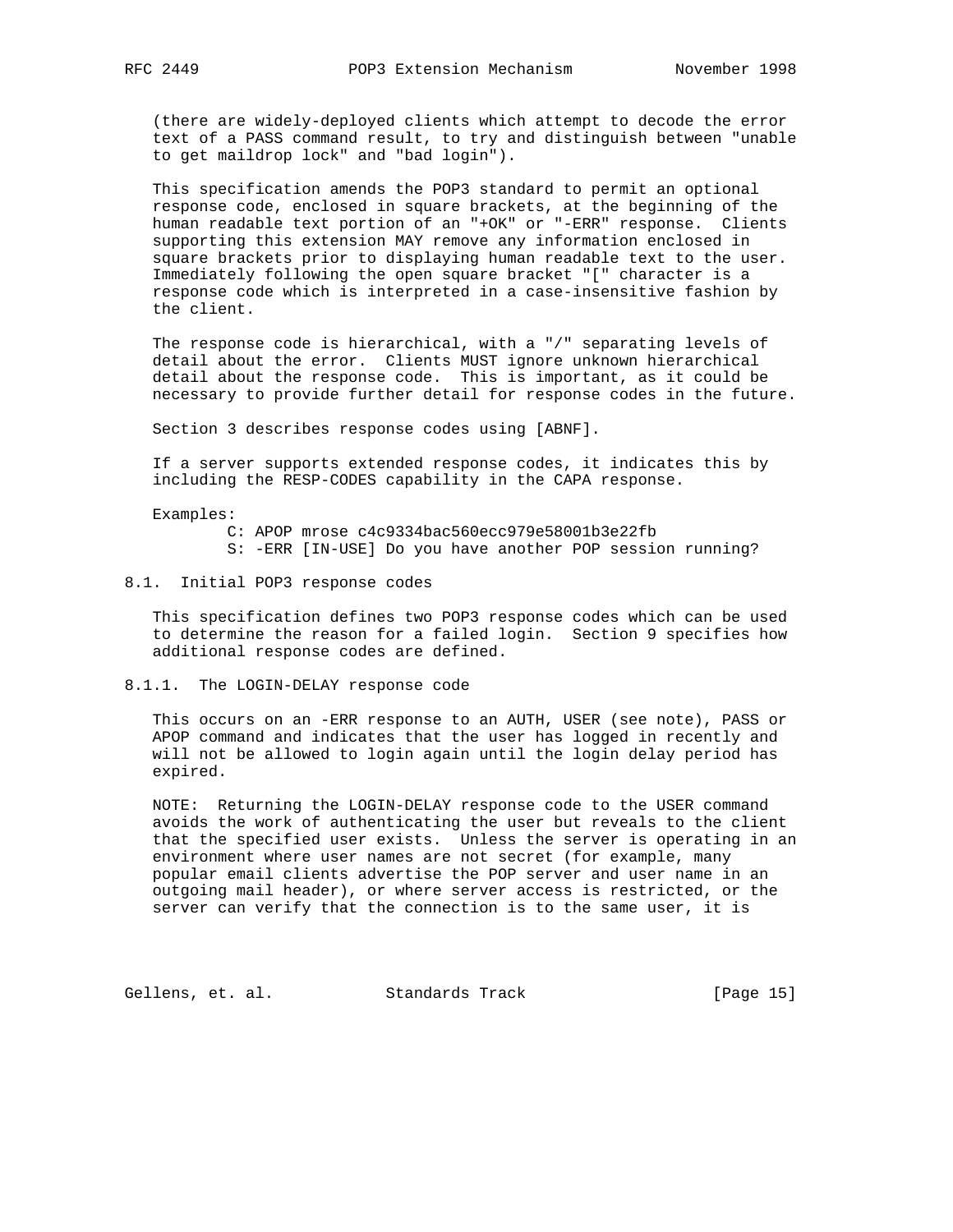strongly recommended that the server not issue this response code to the USER command. The server still saves the cost of opening the maildrop, which in some environments is the most expensive step.

8.1.2. The IN-USE response code

 This occurs on an -ERR response to an AUTH, APOP, or PASS command. It indicates the authentication was successful, but the user's maildrop is currently in use (probably by another POP3 client).

9. IANA Considerations

 This document requests that IANA maintain two new registries: POP3 capabilities and POP3 response codes.

 New POP3 capabilities MUST be defined in a standards track or IESG approved experimental RFC, and MUST NOT begin with the letter "X".

 New POP3 capabilities MUST include the following information: CAPA tag Arguments Added commands Standard commands affected Announced states / possible differences Commands valid in states Specification reference Discussion

 In addition, new limits for POP3 command and response lengths may need to be included.

 New POP3 response codes MUST be defined in an RFC or other permanent and readily available reference, in sufficient detail so that interoperability between independent implementations is possible. (This is the "Specification Required" policy described in [IANA]).

 New POP3 response code specifications MUST include the following information: the complete response code, for which responses (+OK or -ERR) and commands it is valid, and a definition of its meaning and expected client behavior.

Gellens, et. al. Standards Track [Page 16]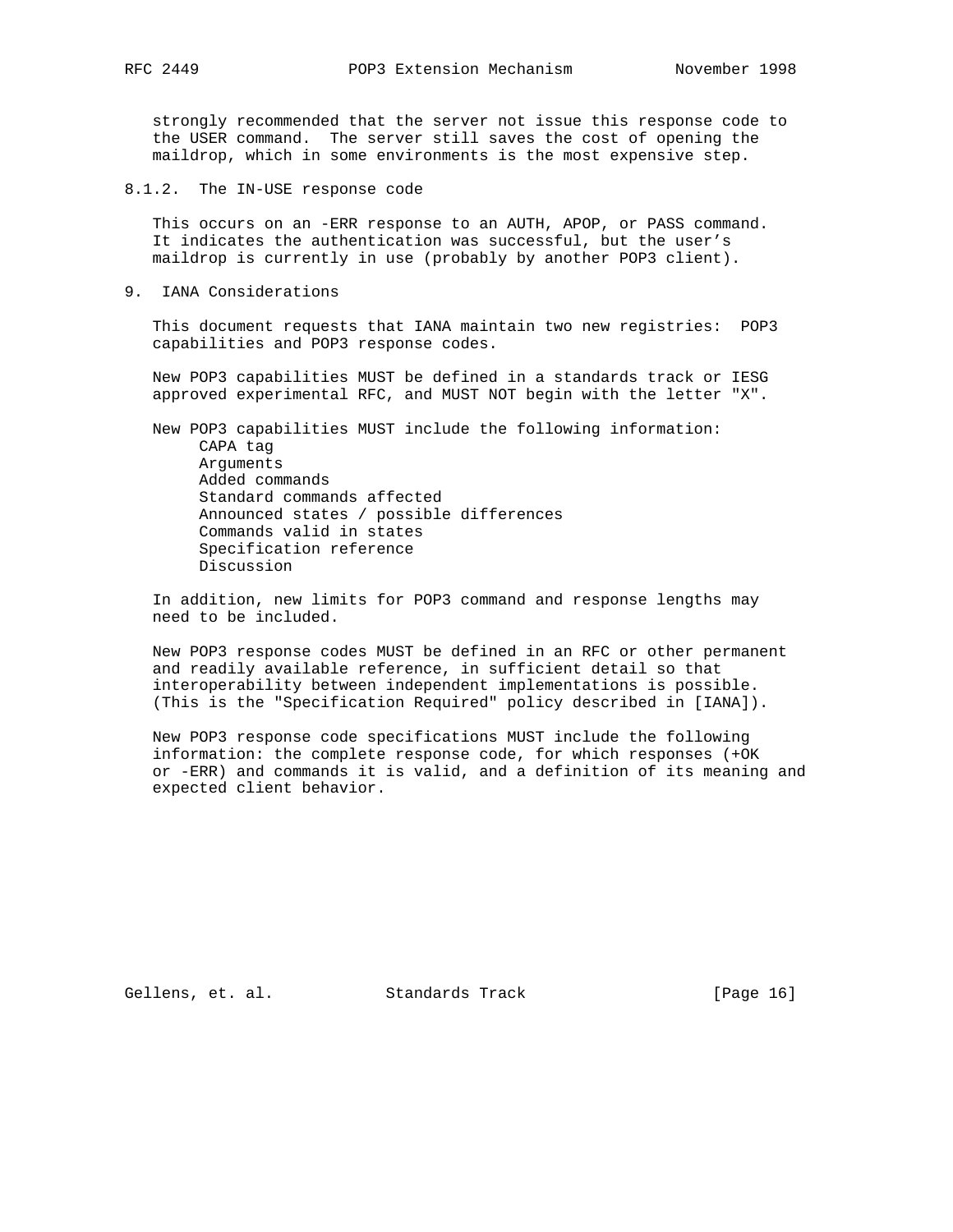## 10. Security Considerations

 A capability list can reveal information about the server's authentication mechanisms which can be used to determine if certain attacks will be successful. However, allowing clients to automatically detect availability of stronger mechanisms and alter their configurations to use them can improve overall security at a site.

 Section 8.1 discusses the security issues related to use of the LOGIN-DELAY response code with the USER command.

#### 11. Acknowledgments

 This document has been revised in part based on comments and discussions which took place on and off the IETF POP3 Extensions mailing list. The help of those who took the time to review this memo and make suggestions is appreciated, especially that of Alexey Melnikov, Harald Alvestrand, and Mike Gahrns.

## 12. References

| [ABNF]     | Crocker, D. and P. Overell, "Augmented BNF for Syntax<br>Specifications: ABNF", RFC 2234, November 1997.                             |
|------------|--------------------------------------------------------------------------------------------------------------------------------------|
| [IANA]     | Narten, T. and H. Alvestrand, "Guidelines for Writing an<br>IANA Considerations Section in RFCs", BCP 26, RFC 2434,<br>October 1998. |
| [IMAP4]    | Crispin, M., "Internet Message Access Protocol --<br>Version 4rev1", RFC 2060, December 1996.                                        |
| [KEYWORDS] | Bradner, S., "Key words for use in RFCs to Indicate<br>Requirement Levels", BCP 14, RFC 2119, March 1997.                            |
|            | [PIPELINING] Freed, N., "SMTP Service Extension for Command<br>Pipelining", RFC 2197, September 1997.                                |
| [POP3]     | Myers, J. and M. Rose, "Post Office Protocol -- Version<br>3", STD 53, RFC 1939, May 1996.                                           |
| [POP-AUTH] | Myers, J., "POP3 AUTHentication command", RFC 1734,<br>December 1994.                                                                |
| [SASL]     | Myers, J., "Simple Authentication and Security Layer<br>(SASL)", RFC 2222, October 1997.                                             |
|            |                                                                                                                                      |

Gellens, et. al. Standards Track [Page 17]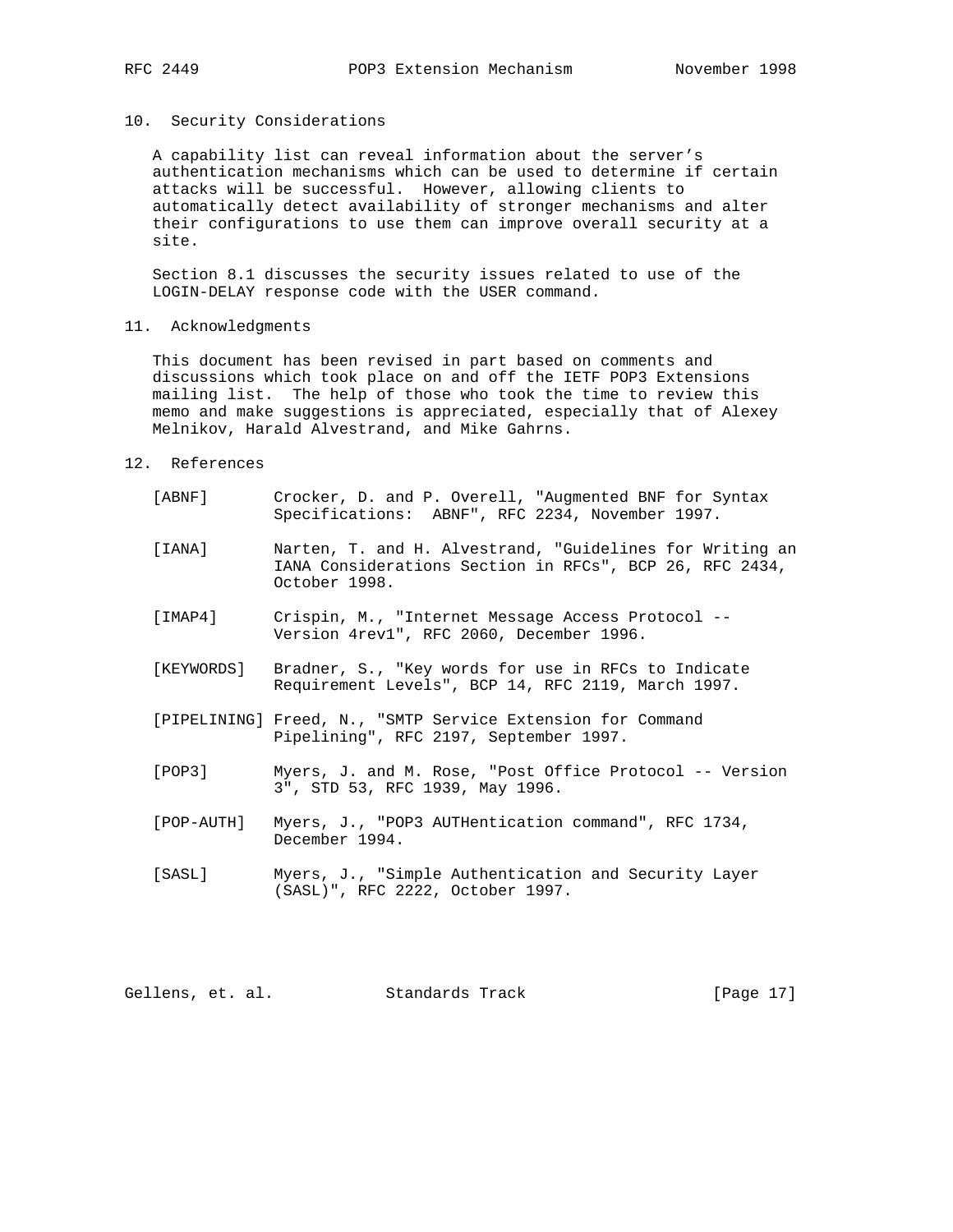[SMTP] Postel, J., "Simple Mail Transfer Protocol", STD 10, RFC 821, August 1982.

13. Authors' Addresses

 Randall Gellens QUALCOMM Incorporated 6455 Lusk Blvd. San Diego, CA 92121-2779 USA

 Phone: +1 619 651 5115 Fax: +1 619 845 7268 EMail: randy@qualcomm.com

 Chris Newman Innosoft International, Inc. 1050 Lakes Drive West Covina, CA 91790 USA

EMail: chris.newman@innosoft.com

 Laurence Lundblade QUALCOMM Incorporated 6455 Lusk Blvd. San Diego, Ca, 92121-2779 USA

 Phone: +1 619 658 3584 Fax: +1 619 845 7268 EMail: lgl@qualcomm.com

Gellens, et. al. Standards Track [Page 18]